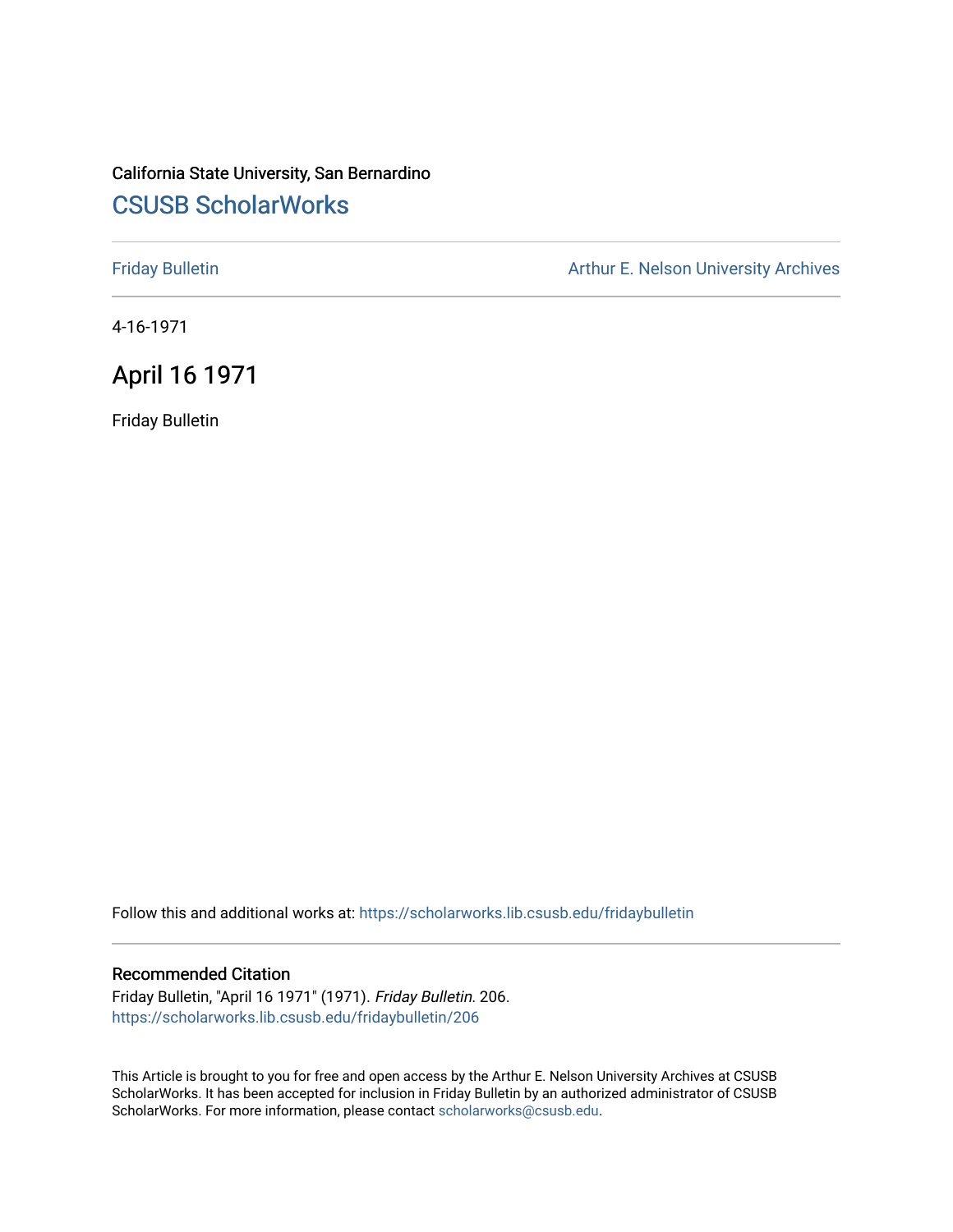## **CALIFORNIA STATE COLLEG SAN BERNARDINO**  $_{\Lambda}$ PR 161971.

# **The BULLETIN**

**THE ARY** 

April 16, 1971

V-

ELECTION ON STUDENT CSCSB students will decide by vote next Thurs-<br>UNION NEXT THURSDAY day, April 22, whether or not they will assess day, April 22, whether or not they will assess themselves an- additional fee to finance a

Student Union, to be occupied in 1974. A two-thirds majority vote is necessary for passage of the proposal which would provide a student center of approximately 26,000 sq. ft. at an estimated cost of \$910, 000.

Voting will be conducted in the Quad area from 7:30 a.m. to 7:30 p.m.

Results of a recent student opinion poll conducted by mail showed that 86% of the students responding favored construction; 8% were opposed and 6% were undecided.

If the Union proposal receives a go-ahead vote Student Union fees, starting with the Fall, 1971 Quarter, would be \$4; \$5 per quarter for 1972-73; \$5 per quarter for 1973-74 and in 1974, the year of occupancy, \$6.50 per quarter. Seniors on campus this year will not have to pay the fee.

The proposed facility is planned as the first phase of a larger complex. **\* \* \*** 

300 SPRING AND Two hundred thirty-five seniors have filed SUMMER HOPEFULS applications to graduate at the end of the FILE TO GRADUATE Spring Quarter, June 12. Sixty-five hope to graduate at the end of the Summer Session in

August. Deadline for seniors to file for graduation check for June or August graduation is next Monday, April 19.

Spring and Summer graduates will be eligible to participate in Commencement exercises with Fall and Winter graduates of the 1970-71 academic year. **\* \* \*** 

WARD MC AFFEE Ward McAfee (History) has been appointed Chairman NAMED SOCIAL of the Social Sciences Division, President John M. SCIENCES HEAD Pfau announced today.

The three-year appointment is effective September 1, 1971. Dr. McAfee has been a member of the faculty since 1965 and holds the rank of associate professor.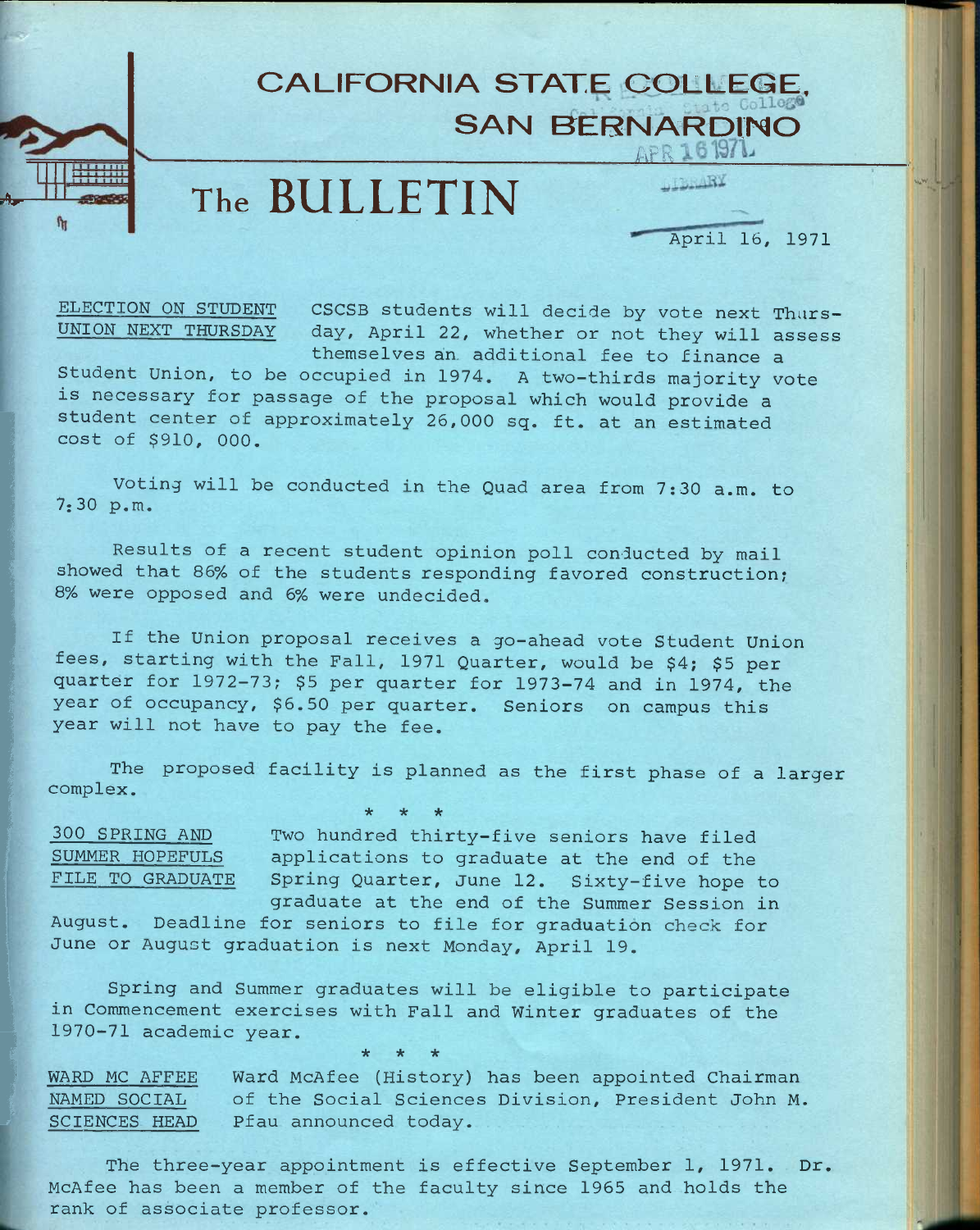BARNES, DENNEMEYER In a College-wide election held last Tuesday, ON R.P.T. COMMITTEE the faculty voted to re-elect Ronald Barnes fcrl a second full term to the Committee on Retention,

Promotion and Tenure (one-year term, 1971-72) and Rene Dennemeyer for a two-year term (1971-73). Out of 100 ballots cast Dr. Dennemeyer received 73 and Dr. Barnes 46. They will serve with James Crum, Robert Fisk and Robert Smith, committee members.

**\* \* \*** 

ASIAN PAPERS OR Brij Khare (Political Science) is organizing a pane PANELISTS SOUGHT for the 1971 Conference of the Asian Studies on the Pacific Coast on "Regional Differences and the Re- **<sup>I</sup>**

sponses of the Political Systems in Asia," to be held at USC June 17 **<sup>I</sup>** Pacific Coast on "Regional Differences and the Re-<br>sponses of the Political Systems in Asia," to be held at USC June 17<br>to 19. Papers on China, Korea, the Philippines and India-Pakistan<br>have already been confirmed, but Dr. have already been confirmed, but Dr. Khare states there is still room for two additional papers. Anyone interested in preparing a paper or wishing to be a discussant should contact Dr. Khare as soon as possible (Ext. 354, A-154).

**\* \* \*** 

DAMASKE RECEIVES GRANT Fred Damaske (Political Science) has been FOR NSF MASS POLITICAL selected as a recipient of a grant to par-COMMUNICATION INSTITUTE ticipate in the NSF Summer Institute in Mass Political Communication to be held at

Ohio University from June 21 to July 24. Dr. Damaske is one of 30 participants chosen from throughout the United States. The grant provides a weekly stipend and dependents' and travel allowances. Dr. Damaske will participate in seminars and conduct individual research projects.

**\* \* \*** 

TAX-SHELTERED ANNUITY Representatives of companies authorized to CLINIC ON CAMPUS TODAY sell payroll-deductible tax-sheltered annuities to College employees will be on

campus today from 3 to 5 p.m.. Room Cafe-117. Information will be **<sup>1</sup>** available on a wide variety of plans which could provide tax deduc- **<sup>I</sup>** tions for 1972.

POSITIONS AVAILABLE

COLLEGE & UNIVERSITY A number of openings are currently posted on Among these are UC, Santa Barbara Registrar -Faculty Senate bulletin board (A-153). |

\* \* \* !

salary: \$15,100 to 20,500; Fresno State Chairman of Secondary Education - salary: \$12,384 to 15,036; Humboldt State Dean of Students salary: \$20,388 to 24,792; Metropolitan State College, Denver, Presi-) dent; and President of U of Northern Colorado; Cal State Pomona Dean of School of Business Admin. - salary: \$19,404 to 23,604; Long Beach State Director of Financial Aid - salary:  $$1,194-1,452$ .

**\* \* \*** 

PERSONALS - George Danchuk, chemistry junior who was instructing a class for gifted students, was injured in an explosion outside the Phys Sci Bldg. two weeks ago. Mr. Danchuk is expected to return home from the hospital this weekend.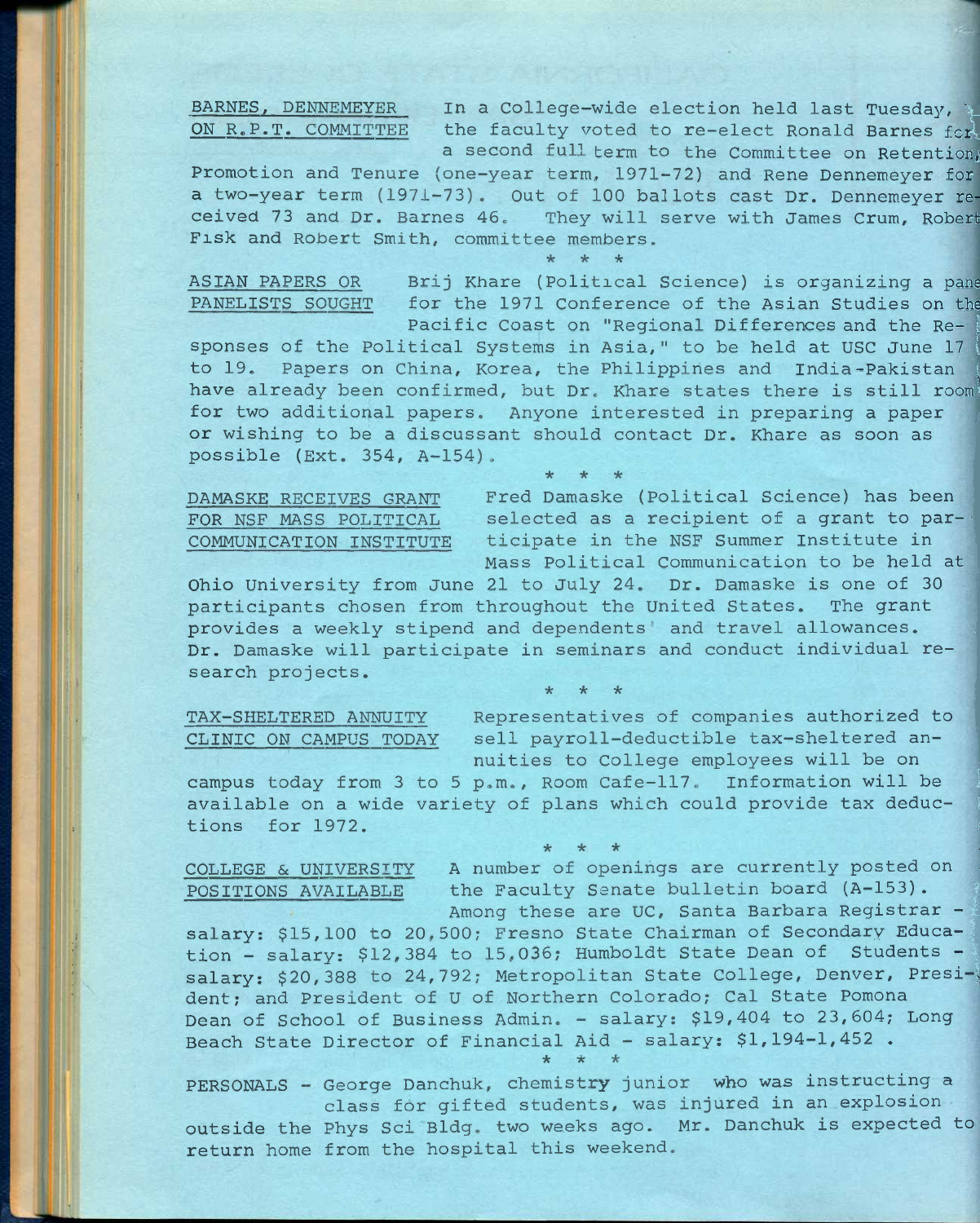MUSIC, LECTURES, ETC. A wide selection of events will hit the campus COMING NEXT WEEK! ! : next week. There will be two musical presentations, one lecture, a panel discussion , a

workshop, and an underground book display. There is no charge for any of them.

Monday, April 19 - Oakland Symphony Youth Orchestra- A select group of Bay Area high school age musicians will perform at noon. The public is invited to the program, which will be held outloors on The Green. The 55-piece orchestra is described as an orchestra of the young, musical elite and is conducted by )enis deCoteau, associate prof, of music and conductor of the jymphony orchestra at Cal State Hayward. **+** 

esday, April 20 - Simulated Society - "SimSoc," an educational game will be used in a social studies methods workshop to be offered on campus beginning April 20. The workshop, primarily for teachers completing their first year of teaching will run for five Tuesdays from 5:45 to 10 p.m. and is instructed by Gordon Stanton, associate prof, of education,

Lecture - "Ocean Suicide"- Dr. Bruce Halstead, Director of the World Life Research Institute will deliver an ecology lecture April 20 in Phys Sci-10 at 11 a.m. The World Life Institute is a non-profit scientific and educational organization dedicated to the relationship of man to his environment. Dr. Halstead, who lives in Colton ,has his medical degree from Loma Linda University and zoology degree from UC Berkeley.

Vednesday, April 21 - Madrigal Singers -UCR's Madrigal singers will present a program which will include works by Palestrina, Monteverdi and Jannequin at noon in Cafe-104.

**+** 

**+** 

**+** 

 $cmg$ 

"Earth Day"Panel Discussion - "Can Man Survive Himself?" will be the topic of an Earth Day discussion moderated by Elliott Barkan at 8 p.m., in Phys Sci-10. Panelists are John Palmer of the CSCSB Biology Dept., Leroy Simmons of Clean Air Now, J. R. Gomen of AAA and Tom Chinn, Community Services Dept. of Kaiser Steel Corp.

**+**  Friday, April 23 - Exhibit of Underground Publications in U.S.S.R - A one-day exhibit of the Russian publishing house, "POSSEV" will be on campus in the Quad in front of the Cafeteria. This exhibit will introduce underground literature from Russia which cannot be published in the Soviet Union because of censorship. The exhibit will include books and journals and photocopies of "SAMIZDAT," underground publication in U.S.S.R. and photographs of its authors and explanatory texts in English. Representatives of the publishers will be present to answer questions, iA3AAT  $50AHAG$ 

3